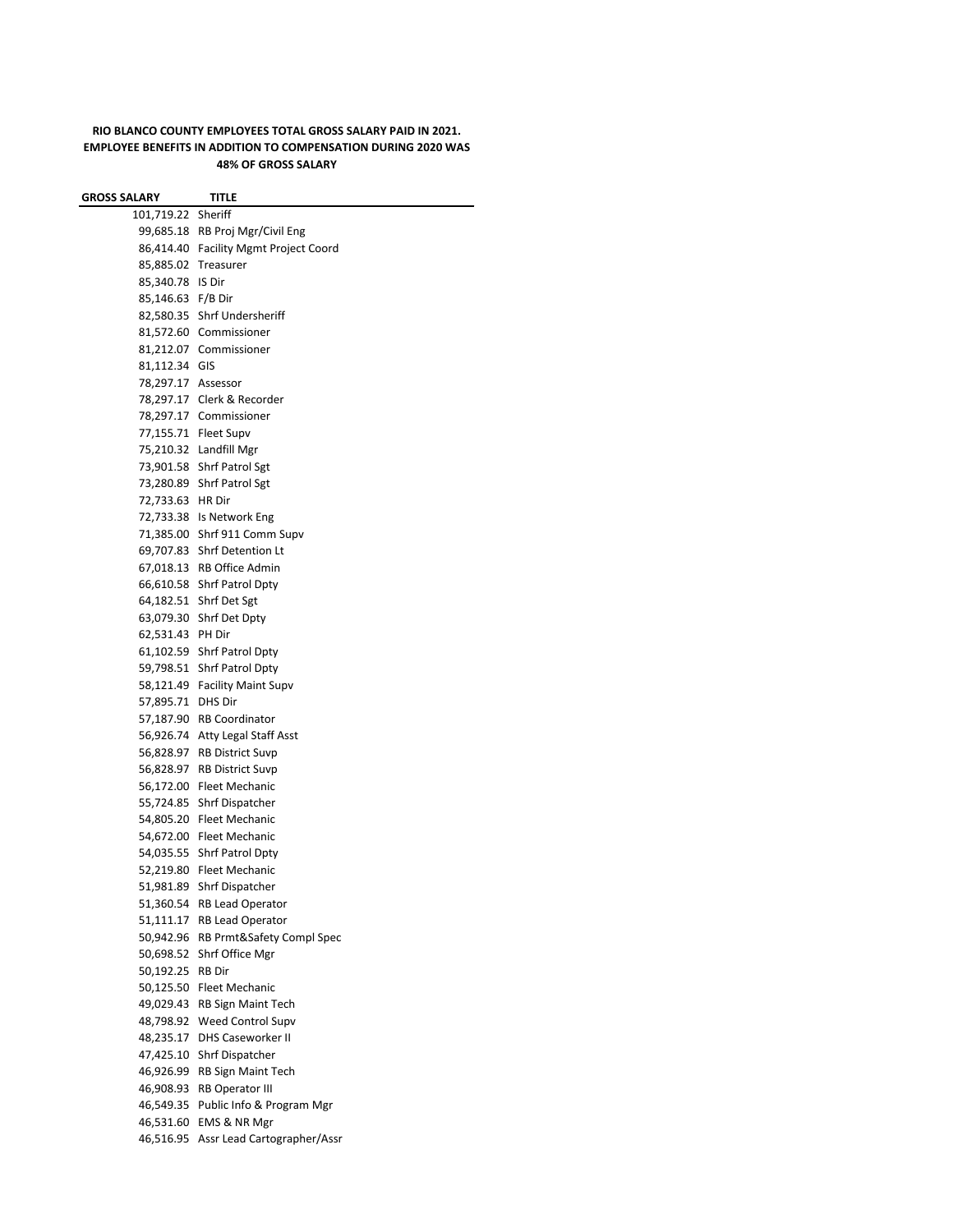46,303.01 DHS Eligibility Supv 46,210.80 Shrf Patrol Dpty 45,978.18 Use Tax Admin 45,771.77 RB Operator III 45,585.33 RB Operator III 45,321.78 RB Operator III 44,988.18 RB Operator III 44,834.82 Shrf Det Dpty 44,657.92 RB Operator III 44,657.92 RB Operator III 44,526.71 PH Contact Tracer 44,508.75 RB Operator II 44,427.93 Comm Tech 44,301.50 Coroner 43,568.36 Frgnds Lead Wrkr 42,512.31 RB Operator I 42,373.76 RB Operator II 42,347.08 Shrf Patrol Dpty 42,095.24 RB Operator II 41,987.33 F/B & DHS Acctg Tech 41,760.82 IS Tech 41,604.30 RB Operator II 41,522.50 PH Admin Asst/Educator 41,486.71 RB Operator II 41,164.68 RB Operator II 41,071.41 RB Operator II 41,046.93 Shrf Patrol Dpty 40,963.20 C&R MV Compl Coord 40,861.03 FFLD Mgr 40,716.48 RB Operator II 40,200.00 Landfill Operator 40,099.79 C&R Bkkpr/Spec Proj Coord 39,143.24 RB Operator II 39,013.82 Shrf Det Dpty 38,278.01 Assr Appraiser/Appraiser I 37,449.26 RB/Fleet Staff Asst 36,921.09 RB Operator III 36,726.33 C&R Rcrd/Elec Asst 36,691.30 Shrf Dispatcher 36,204.30 Bldg/Plnng/WRR Staff Asst 35,968.20 Shrf Det Cntrl Spec 35,966.01 PH Medical Asst 35,852.16 RB Operator I 35,669.09 IS Tech 35,642.04 Assr Admin Analyst 35,501.45 F/B Bookkeeper 35,140.03 Col Prk Manager 34,738.46 Facility Mgmt Custodian 34,638.24 Treasurer Dpty 33,647.87 DHS Eligibility Spec 33,266.21 Assr Chief Appraiser 32,974.65 DHS Eligibility Spec 32,930.45 Shrf Det Dpty 32,823.87 Facility Svcs Wrkr 32,569.78 Facility Mgmt Custodian 32,407.84 RB Operator II 32,262.00 Landfill Operator 32,116.62 C&R MV Compl Agent *I* 32,087.84 C&R MV Compl Agent 32,075.86 C&R Rcrd/Elec Asst 31,071.60 Atty/BOCC/HR/PY Admin Asst 30,027.35 Shrf Rlf Det Dpty 29,997.45 WRR Cook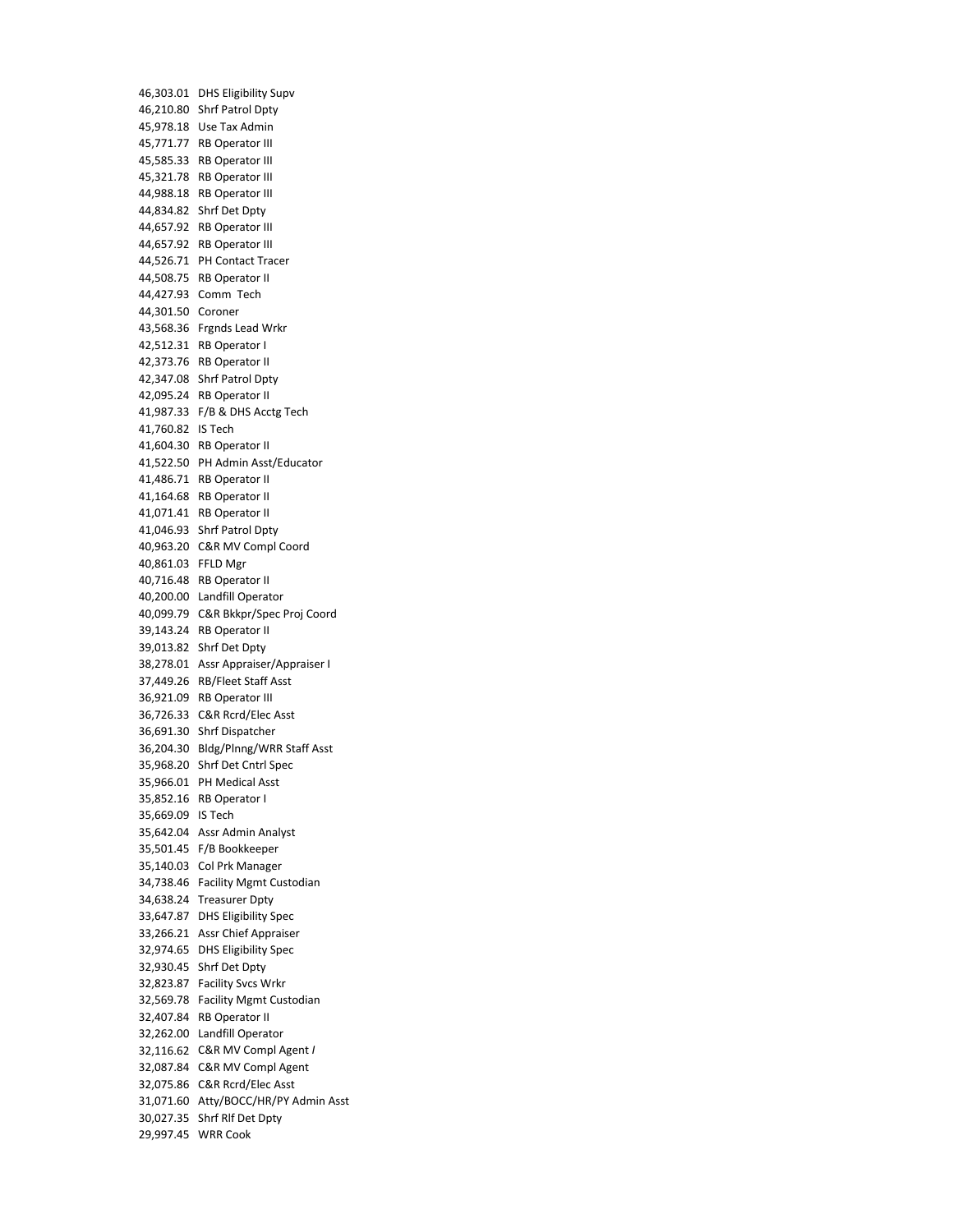29,955.24 Ext Prgm Coord/4-H Youth Dev 29,829.33 RB Admin Asst 29,710.88 Building Official 29,295.80 WRR Cook 28,433.29 Extn Staff Asst 28,210.09 WWR Relief Cook 27,864.43 Assr Property Assmnt Admin 27,835.80 DHS Admin Asst/Env Htlh ED 26,687.37 DHS Admin Asst 26,392.35 IS/Com Tech 26,066.71 Shrf Dispatcher 25,283.46 RB Operator II 23,458.70 Shrf Det Dpty 23,425.52 WIC Educator 22,456.58 RB Dir 21,396.04 WRR Sr Transport Driver 21,100.18 RB Admin Asst III 21,073.00 PH Nurse 20,690.39 Ext Staff Asst 20,523.88 DHS RLF Caseworker 20,465.57 C&R MV Compl Agent 20,261.59 Fairfield Maint Laborer 19,847.62 DHS Rlf Caseworker II 18,885.25 Shrf Det Dpty 16,528.00 PH Nurse 16,329.34 Building Official 16,289.39 Shrf Patrol Dpty 16,201.12 RB Temp Laborer 15,388.20 RB Temp Laborer 14,851.20 Treasurer Clerk 14,207.58 Shrf Det Dpty 13,913.81 Weed Control Tech 12,645.91 Shrf Patrol Dpty 12,376.00 DHS Case Aide 12,294.38 Weed Control Tech 12,292.92 WRR Sr Transport Driver 12,106.80 RB Operator II 11,887.94 Weed Control Tech 11,850.32 RB Temp Laborer 11,802.70 DHS Eligibility Spec 11,612.45 Shrf Dispatcher 11,138.98 RB Temp Laborer 11,017.60 RB Office Admin 10,153.77 RB Operator II 10,004.41 Shrf Patrol Dpty 9,574.16 Facility Svcs Wrkr 9,526.46 PH Contact Tracer 9,444.92 Veterans Officer 8,931.44 Veterans Officer 8,784.33 RB Operator III 8,474.40 Comm Dir 8,152.69 PH Contact Tracer 7,533.55 RB Temp Laborer 7,062.30 PH Temp LPN 6,672.24 Extn Admin Asst 6,147.34 Assr Oil & Gas Tax Auditor 5,844.51 Shrf Dispatcher 5,600.00 Landfill Operator 5,366.25 Facility Rlf Wrkr 5,221.20 Facility Mgmt Custodian 4,873.83 Shrf Dispatcher 4,842.40 Planner 4,416.28 Surveyor